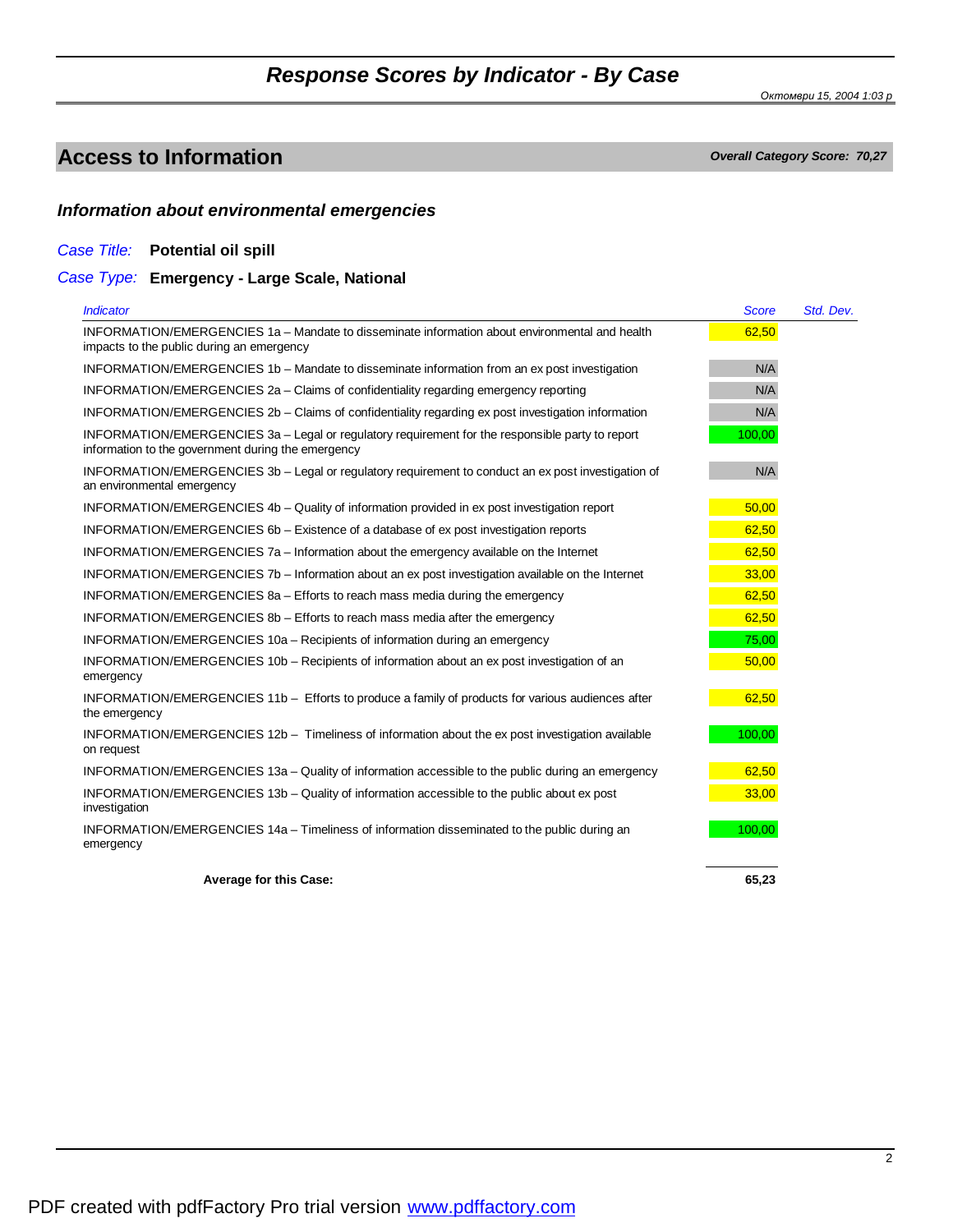*Октомври 15, 2004 1:03 p*

## **Access to Information** *Overall Category Score: 70,27*

### *Information about environmental emergencies*

#### *Case Title:* **Struma pollution from a large pig-farming complex near Blagoevgrad**

### *Case Type:* **Emergency - Small Scale**

| <b>Indicator</b>                                                                                                                                       | <b>Score</b> | Std. Dev. |
|--------------------------------------------------------------------------------------------------------------------------------------------------------|--------------|-----------|
| INFORMATION/EMERGENCIES 1a - Mandate to disseminate information about environmental and health<br>impacts to the public during an emergency            | 62,50        |           |
| INFORMATION/EMERGENCIES 1b - Mandate to disseminate information from an ex post investigation                                                          | N/A          |           |
| INFORMATION/EMERGENCIES 2a - Claims of confidentiality regarding emergency reporting                                                                   | N/A          |           |
| INFORMATION/EMERGENCIES 2b - Claims of confidentiality regarding ex post investigation information                                                     | N/A          |           |
| INFORMATION/EMERGENCIES 3a - Legal or regulatory requirement for the responsible party to report<br>information to the government during the emergency | N/A          |           |
| INFORMATION/EMERGENCIES 3b - Legal or regulatory requirement to conduct an ex post investigation of<br>an environmental emergency                      | N/A          |           |
| INFORMATION/EMERGENCIES 4b - Quality of information provided in ex post investigation report                                                           | 75,00        |           |
| INFORMATION/EMERGENCIES 6b – Existence of a database of ex post investigation reports                                                                  | 100,00       |           |
| INFORMATION/EMERGENCIES 7a - Information about the emergency available on the Internet                                                                 | 62,50        |           |
| INFORMATION/EMERGENCIES 7b – Information about an ex post investigation available on the Internet                                                      | 33,00        |           |
| INFORMATION/EMERGENCIES 8a - Efforts to reach mass media during the emergency                                                                          | 62,50        |           |
| INFORMATION/EMERGENCIES 8b – Efforts to reach mass media after the emergency                                                                           | 100,00       |           |
| INFORMATION/EMERGENCIES 10a - Recipients of information during an emergency                                                                            | 100,00       |           |
| INFORMATION/EMERGENCIES 10b - Recipients of information about an ex post investigation of an<br>emergency                                              | 50,00        |           |
| INFORMATION/EMERGENCIES 11b - Efforts to produce a family of products for various audiences after<br>the emergency                                     | 33,00        |           |
| INFORMATION/EMERGENCIES 12b - Timeliness of information about the ex post investigation available<br>on request                                        | 100,00       |           |
| INFORMATION/EMERGENCIES 13a - Quality of information accessible to the public during an emergency                                                      | 62,50        |           |
| INFORMATION/EMERGENCIES 13b - Quality of information accessible to the public about ex post<br>investigation                                           | 33,00        |           |
| INFORMATION/EMERGENCIES 14a - Timeliness of information disseminated to the public during an<br>emergency                                              | 100,00       |           |
| <b>Average for this Case:</b>                                                                                                                          | 69,57        |           |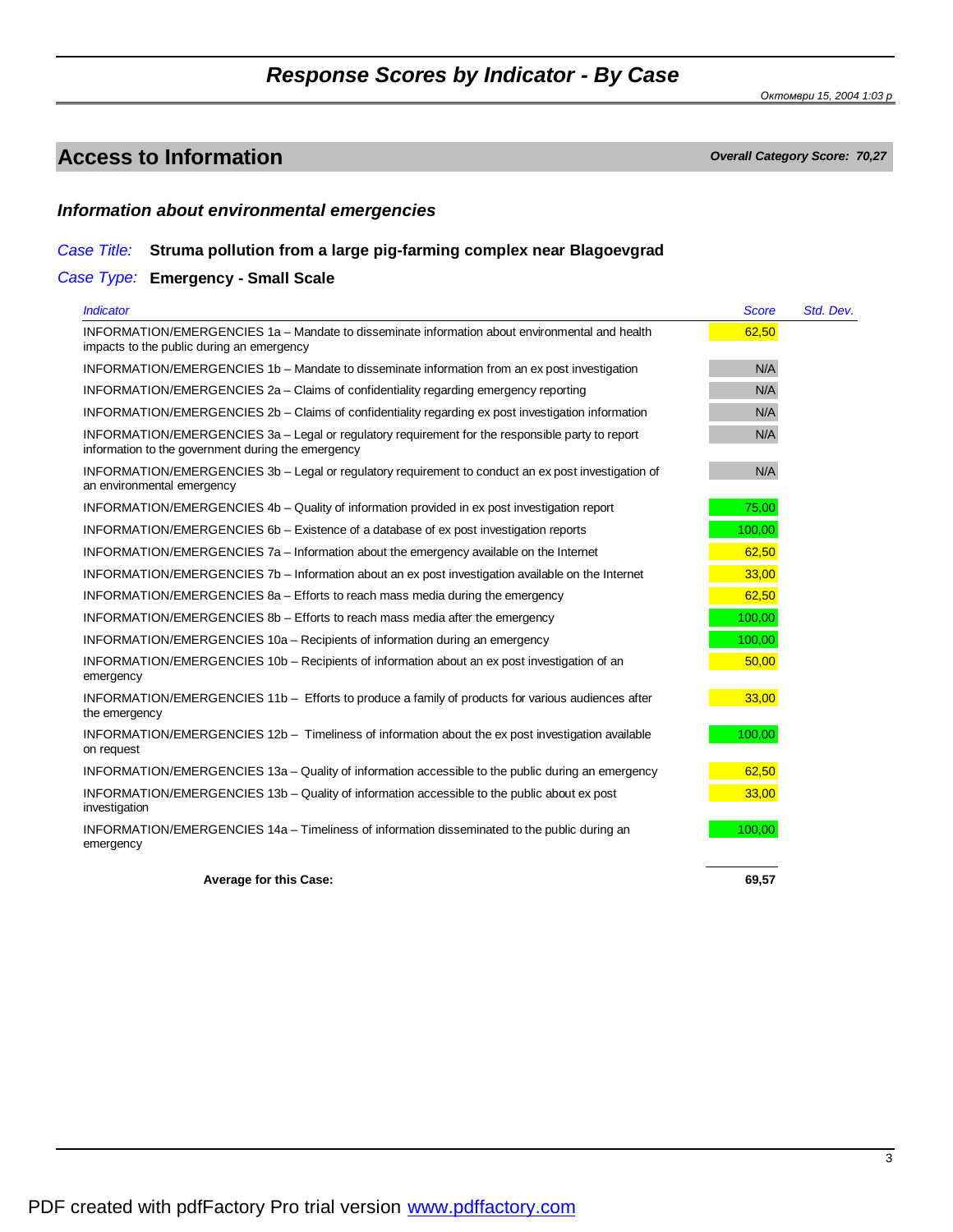*Октомври 15, 2004 1:03 p*

## **Access to Information** *Overall Category Score: 70,27*

### *Information about environmental emergencies*

### *Case Title:* **Large deliberat fire in Pirin national park**

*Case Type:* **Emergency - Large Scale, National**

| <b>Indicator</b>                                                                                                                                       | <b>Score</b> | Std. Dev. |
|--------------------------------------------------------------------------------------------------------------------------------------------------------|--------------|-----------|
| INFORMATION/EMERGENCIES 1a - Mandate to disseminate information about environmental and health<br>impacts to the public during an emergency            | 62,50        |           |
| INFORMATION/EMERGENCIES 1b - Mandate to disseminate information from an ex post investigation                                                          | N/A          |           |
| INFORMATION/EMERGENCIES 2a - Claims of confidentiality regarding emergency reporting                                                                   | N/A          |           |
| INFORMATION/EMERGENCIES 2b - Claims of confidentiality regarding ex post investigation information                                                     | N/A          |           |
| INFORMATION/EMERGENCIES 3a - Legal or regulatory requirement for the responsible party to report<br>information to the government during the emergency | N/A          |           |
| INFORMATION/EMERGENCIES 3b - Legal or regulatory requirement to conduct an ex post investigation of<br>an environmental emergency                      | N/A          |           |
| INFORMATION/EMERGENCIES 4b - Quality of information provided in ex post investigation report                                                           | 50,00        |           |
| INFORMATION/EMERGENCIES 6b – Existence of a database of ex post investigation reports                                                                  | 33,00        |           |
| INFORMATION/EMERGENCIES 7a - Information about the emergency available on the Internet                                                                 | 100,00       |           |
| INFORMATION/EMERGENCIES 7b – Information about an ex post investigation available on the Internet                                                      | 33,00        |           |
| INFORMATION/EMERGENCIES 8a - Efforts to reach mass media during the emergency                                                                          | 100,00       |           |
| INFORMATION/EMERGENCIES 8b - Efforts to reach mass media after the emergency                                                                           | 100,00       |           |
| INFORMATION/EMERGENCIES 10a - Recipients of information during an emergency                                                                            | 100,00       |           |
| INFORMATION/EMERGENCIES 10b - Recipients of information about an ex post investigation of an<br>emergency                                              | 100,00       |           |
| INFORMATION/EMERGENCIES 11b - Efforts to produce a family of products for various audiences after<br>the emergency                                     | N/A          |           |
| INFORMATION/EMERGENCIES 12b - Timeliness of information about the ex post investigation available<br>on request                                        | N/A          |           |
| INFORMATION/EMERGENCIES 13a - Quality of information accessible to the public during an emergency                                                      | N/A          |           |
| INFORMATION/EMERGENCIES 13b - Quality of information accessible to the public about ex post<br>investigation                                           | N/A          |           |
| INFORMATION/EMERGENCIES 14a - Timeliness of information disseminated to the public during an<br>emergency                                              | N/A          |           |
| Average for this Case:                                                                                                                                 | 75,39        |           |
| Average for this Subcategory:                                                                                                                          | 69,24        |           |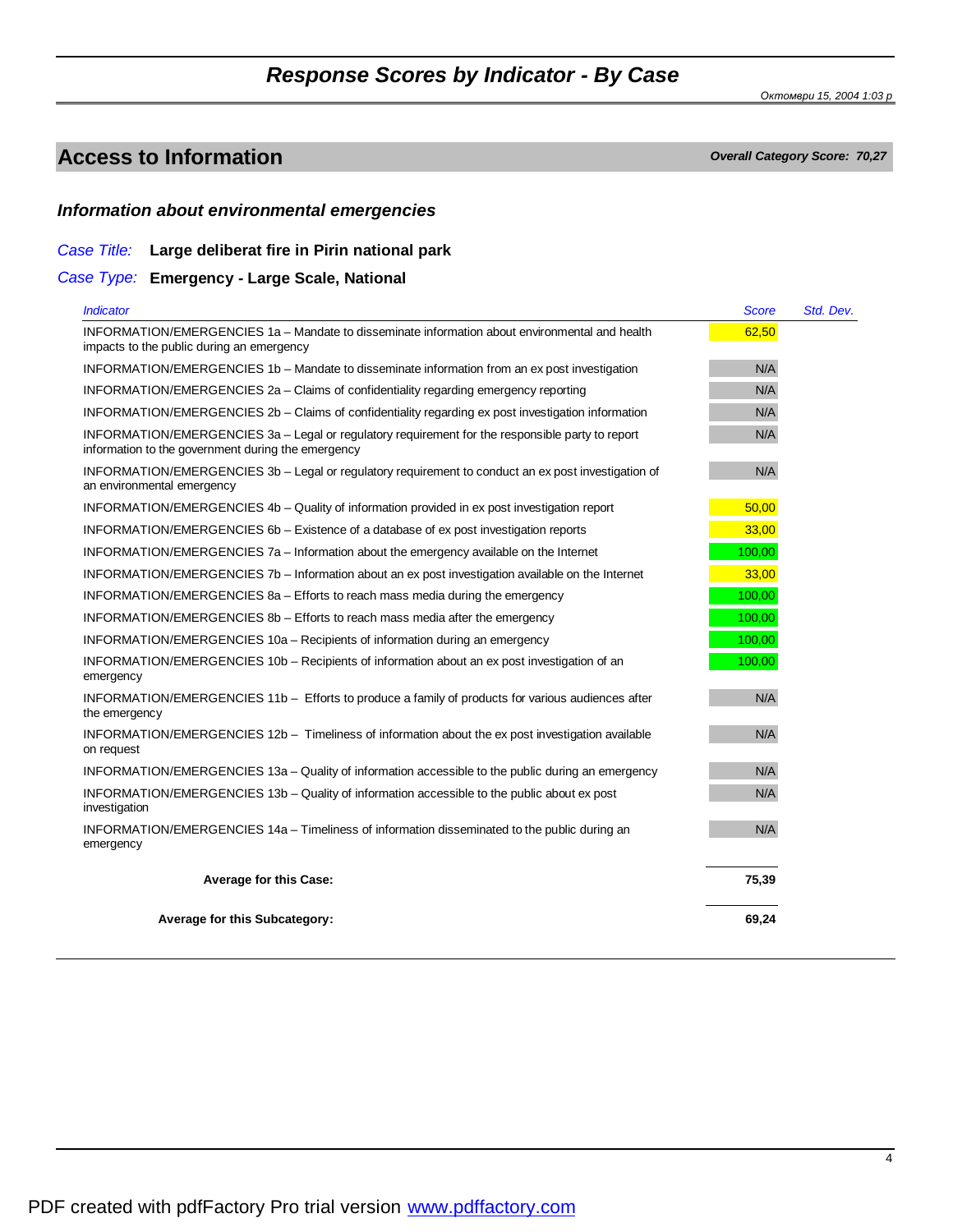*Октомври 15, 2004 1:03 p*

## **Access to Information** *Overall Category Score: 70,27*

### *Information from regular monitoring*

*Case Title:* **HEI - Sofia Region**

### *Case Type:* **Water**

| <b>Indicator</b>                                                                                                                          | <b>Score</b> | Std. Dev. |
|-------------------------------------------------------------------------------------------------------------------------------------------|--------------|-----------|
| INFORMATION/MONITORING 1a - Mandate to disseminate information on air quality                                                             | N/A          |           |
| INFORMATION/MONITORING 1b - Mandate to disseminate information on drinking water quality                                                  | 100,00       |           |
| INFORMATION/MONITORING 3a - Mandate to monitor air quality                                                                                | N/A          |           |
| INFORMATION/MONITORING 3b – Mandate to monitor drinking water quality                                                                     | 100,00       |           |
| INFORMATION/MONITORING 4a - Number and diversity of monitored parameters of air quality                                                   | N/A          |           |
| INFORMATION/MONITORING 4b – Number and diversity of monitored parameters of drinking water quality                                        | 100,00       |           |
| INFORMATION/MONITORING 5b - Regularity of drinking water monitoring                                                                       | 62,50        |           |
| INFORMATION/MONITORING 6b – Existence of a database of drinking water quality monitoring data                                             | 100,00       |           |
| INFORMATION/MONITORING 7a – Information about air quality available on the Internet                                                       | N/A          |           |
| INFORMATION/MONITORING 7b – Information about drinking water quality available on the Internet                                            | 33,00        |           |
| INFORMATION/MONITORING 8a - Efforts to provide air quality data to mass media                                                             | 0.00         |           |
| INFORMATION/MONITORING 8b - Efforts to provide drinking water quality data to mass media                                                  | 100.00       |           |
| INFORMATION/MONITORING 9a - Free public access to air quality reports                                                                     | 0,00         |           |
| INFORMATION/MONITORING 9b – Free public access to reports on drinking water quality                                                       | 25,00        |           |
| INFORMATION/MONITORING 10a - Recipients of air quality information                                                                        | N/A          |           |
| INFORMATION/MONITORING 10b - Recipients of drinking water quality information                                                             | 25,00        |           |
| INFORMATION/MONITORING 11a - Efforts to produce a family of products for various audiences about air<br>monitoring information            | N/A          |           |
| INFORMATION/MONITORING 11b - Efforts to produce a family of products for various audiences about<br>drinking water monitoring information | N/A          |           |
| INFORMATION/MONITORING 12a - Timeliness of information about air quality available on request                                             | N/A          |           |
| INFORMATION/MONITORING 12b - Timeliness of information about drinking water quality available on<br>request                               | 100,00       |           |
| INFORMATION/MONITORING 13b – Quality of information accessible to the public about drinking water<br>quality                              | 100,00       |           |
| INFORMATION/MONITORING 14b - Timeliness of drinking water quality information                                                             | 100,00       |           |
| <b>Average for this Case:</b>                                                                                                             | 67.54        |           |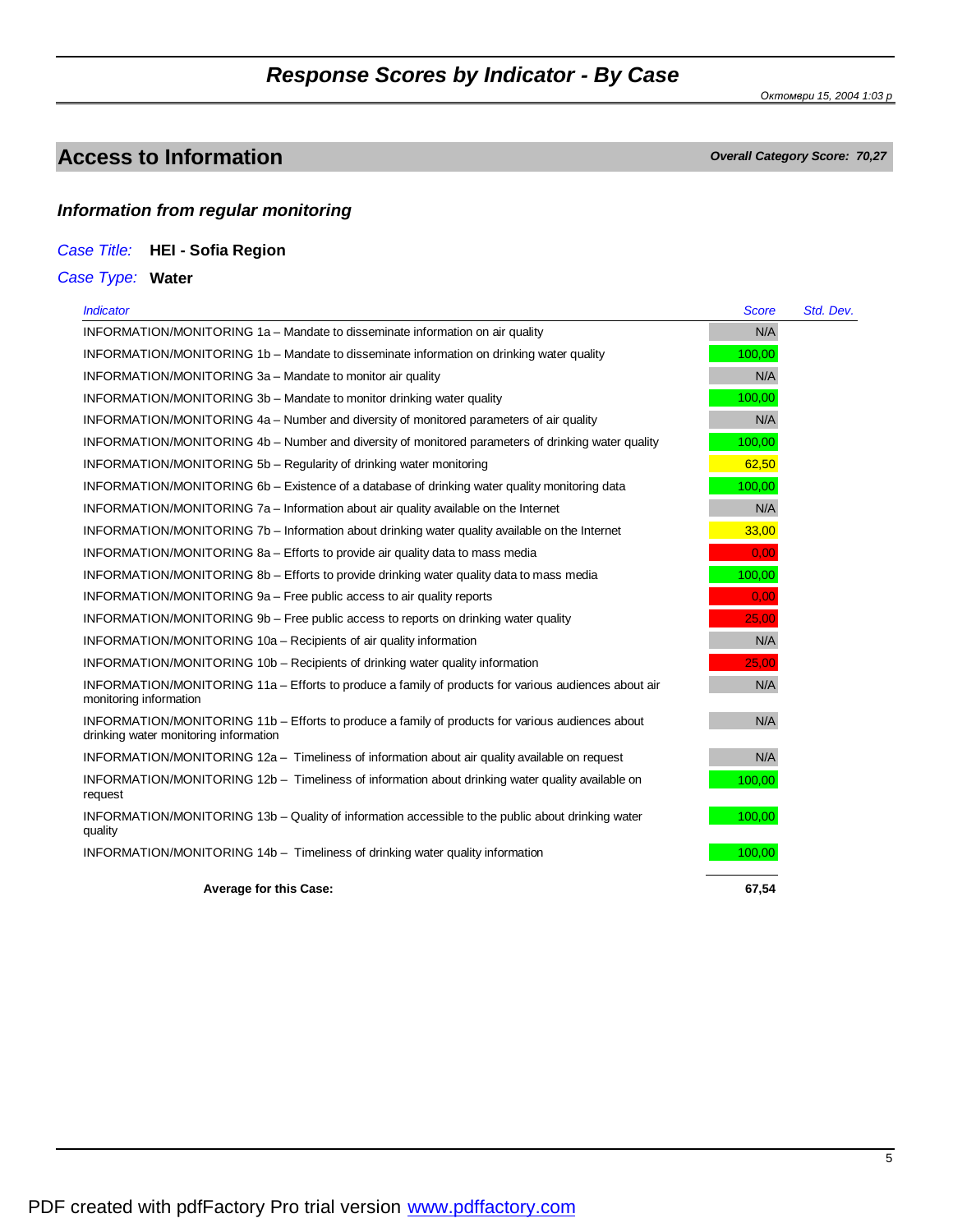*Октомври 15, 2004 1:03 p*

## **Access to Information** *Overall Category Score: 70,27*

### *Information from regular monitoring*

### *Case Title:* **Water Monitoring - Blagoevgrad**

*Case Type:* **Water**

| <b>Indicator</b>                                                                                                                          | Score  | Std. Dev. |
|-------------------------------------------------------------------------------------------------------------------------------------------|--------|-----------|
| INFORMATION/MONITORING 1a - Mandate to disseminate information on air quality                                                             | N/A    |           |
| INFORMATION/MONITORING 1b - Mandate to disseminate information on drinking water quality                                                  | 100,00 |           |
| INFORMATION/MONITORING 3a - Mandate to monitor air quality                                                                                | N/A    |           |
| INFORMATION/MONITORING 3b - Mandate to monitor drinking water quality                                                                     | 100,00 |           |
| INFORMATION/MONITORING 4a – Number and diversity of monitored parameters of air quality                                                   | N/A    |           |
| INFORMATION/MONITORING 4b - Number and diversity of monitored parameters of drinking water quality                                        | 100,00 |           |
| INFORMATION/MONITORING 5a - Regularity of air monitoring                                                                                  | N/A    |           |
| INFORMATION/MONITORING 5b - Regularity of drinking water monitoring                                                                       | 100,00 |           |
| INFORMATION/MONITORING 6a – Existence of database of air quality monitoring data                                                          | N/A    |           |
| INFORMATION/MONITORING 6b - Existence of a database of drinking water quality monitoring data                                             | 100,00 |           |
| INFORMATION/MONITORING 7a - Information about air quality available on the Internet                                                       | N/A    |           |
| INFORMATION/MONITORING 7b – Information about drinking water quality available on the Internet                                            | 33,00  |           |
| INFORMATION/MONITORING 8a - Efforts to provide air quality data to mass media                                                             | N/A    |           |
| INFORMATION/MONITORING 8b – Efforts to provide drinking water quality data to mass media                                                  | 100,00 |           |
| INFORMATION/MONITORING 9a - Free public access to air quality reports                                                                     | N/A    |           |
| INFORMATION/MONITORING 9b – Free public access to reports on drinking water quality                                                       | 25,00  |           |
| INFORMATION/MONITORING 10a - Recipients of air quality information                                                                        | N/A    |           |
| INFORMATION/MONITORING 10b - Recipients of drinking water quality information                                                             | 100,00 |           |
| INFORMATION/MONITORING 11a - Efforts to produce a family of products for various audiences about air<br>monitoring information            | N/A    |           |
| INFORMATION/MONITORING 11b - Efforts to produce a family of products for various audiences about<br>drinking water monitoring information | 33,00  |           |
| INFORMATION/MONITORING 12a - Timeliness of information about air quality available on request                                             | N/A    |           |
| INFORMATION/MONITORING 12b - Timeliness of information about drinking water quality available on<br>request                               | 100,00 |           |
| INFORMATION/MONITORING 13a - Quality of information accessible to the public about air quality                                            | N/A    |           |
| INFORMATION/MONITORING 13b - Quality of information accessible to the public about drinking water<br>quality                              | 100,00 |           |
| INFORMATION/MONITORING 14a - Timeliness of air quality information                                                                        | N/A    |           |
| INFORMATION/MONITORING 14b - Timeliness of drinking water quality information                                                             | 100,00 |           |
| <b>Average for this Case:</b>                                                                                                             | 83,92  |           |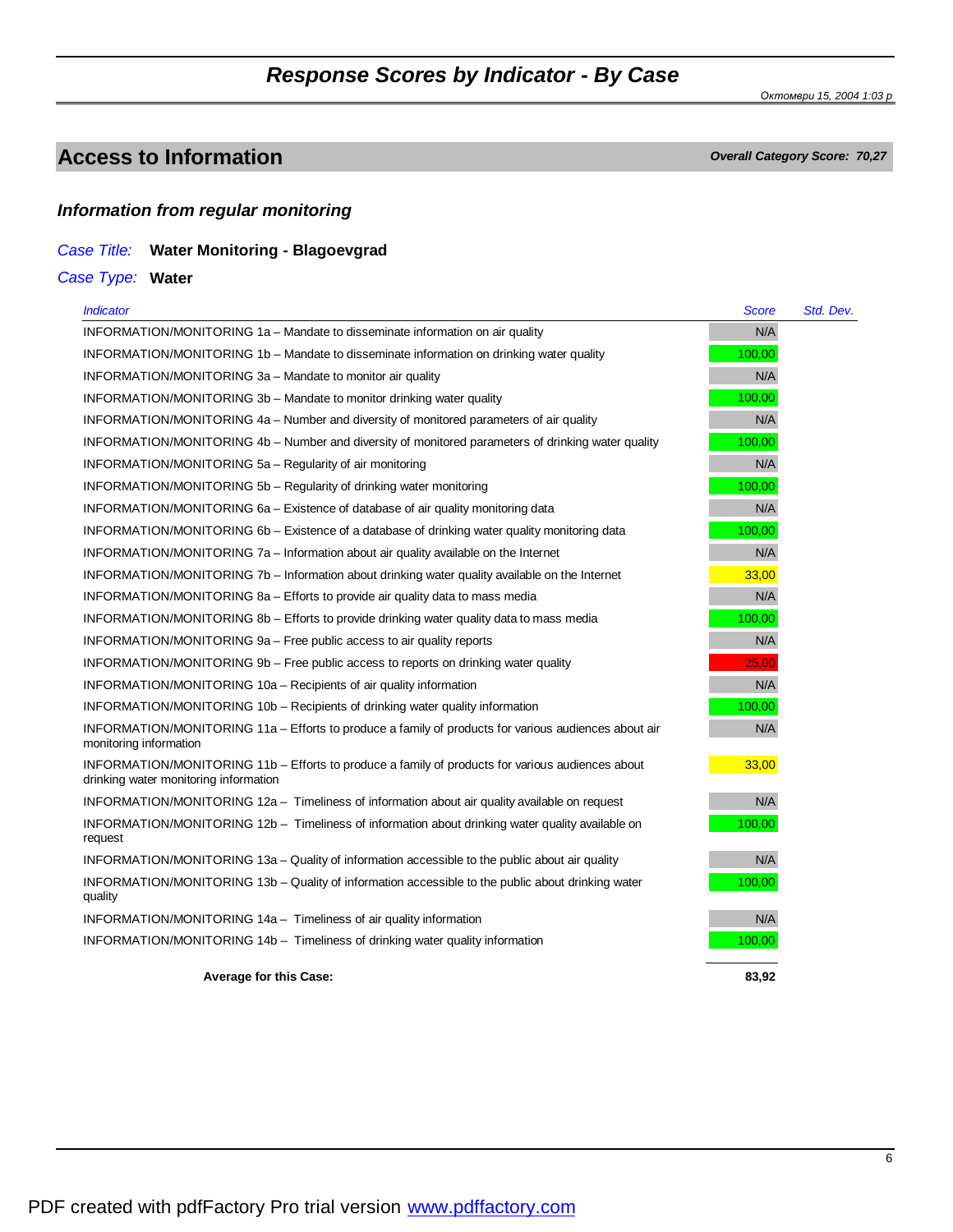*Октомври 15, 2004 1:03 p*

### **Access to Information** *Overall Category Score: 70,27*

### *Information from regular monitoring*

#### *Case Title:* **Air Monitoring - Blagoevgrad**

*Case Type:* **Air**

| <b>Indicator</b>                                                                                                                          | <b>Score</b> | Std. Dev. |
|-------------------------------------------------------------------------------------------------------------------------------------------|--------------|-----------|
| INFORMATION/MONITORING 1a - Mandate to disseminate information on air quality                                                             | 100,00       |           |
| INFORMATION/MONITORING 1b - Mandate to disseminate information on drinking water quality                                                  | N/A          |           |
| INFORMATION/MONITORING 3a - Mandate to monitor air quality                                                                                | 100,00       |           |
| INFORMATION/MONITORING 3b - Mandate to monitor drinking water quality                                                                     | N/A          |           |
| INFORMATION/MONITORING 4a – Number and diversity of monitored parameters of air quality                                                   | 100,00       |           |
| INFORMATION/MONITORING 4b – Number and diversity of monitored parameters of drinking water quality                                        | N/A          |           |
| INFORMATION/MONITORING 5a - Regularity of air monitoring                                                                                  | 100,00       |           |
| INFORMATION/MONITORING 5b - Regularity of drinking water monitoring                                                                       | N/A          |           |
| INFORMATION/MONITORING 6a – Existence of database of air quality monitoring data                                                          | 100,00       |           |
| INFORMATION/MONITORING 6b – Existence of a database of drinking water quality monitoring data                                             | N/A          |           |
| INFORMATION/MONITORING 7a – Information about air quality available on the Internet                                                       | 100,00       |           |
| INFORMATION/MONITORING 7b – Information about drinking water quality available on the Internet                                            | N/A          |           |
| INFORMATION/MONITORING 8a - Efforts to provide air quality data to mass media                                                             | 62,50        |           |
| INFORMATION/MONITORING 8b – Efforts to provide drinking water quality data to mass media                                                  | N/A          |           |
| INFORMATION/MONITORING 9a – Free public access to air quality reports                                                                     | 75,00        |           |
| INFORMATION/MONITORING 9b – Free public access to reports on drinking water quality                                                       | N/A          |           |
| INFORMATION/MONITORING 10a - Recipients of air quality information                                                                        | 100,00       |           |
| INFORMATION/MONITORING 10b – Recipients of drinking water quality information                                                             | N/A          |           |
| INFORMATION/MONITORING 11a - Efforts to produce a family of products for various audiences about air<br>monitoring information            | 33,00        |           |
| INFORMATION/MONITORING 11b - Efforts to produce a family of products for various audiences about<br>drinking water monitoring information | N/A          |           |
| INFORMATION/MONITORING 12a - Timeliness of information about air quality available on request                                             | 100,00       |           |
| INFORMATION/MONITORING 12b - Timeliness of information about drinking water quality available on<br>request                               | N/A          |           |
| INFORMATION/MONITORING 13a - Quality of information accessible to the public about air quality                                            | 100,00       |           |
| INFORMATION/MONITORING 13b - Quality of information accessible to the public about drinking water<br>quality                              | N/A          |           |
| INFORMATION/MONITORING 14a - Timeliness of air quality information                                                                        | 100,00       |           |
| INFORMATION/MONITORING 14b - Timeliness of drinking water quality information                                                             | N/A          |           |
| <b>Average for this Case:</b>                                                                                                             | 90.04        |           |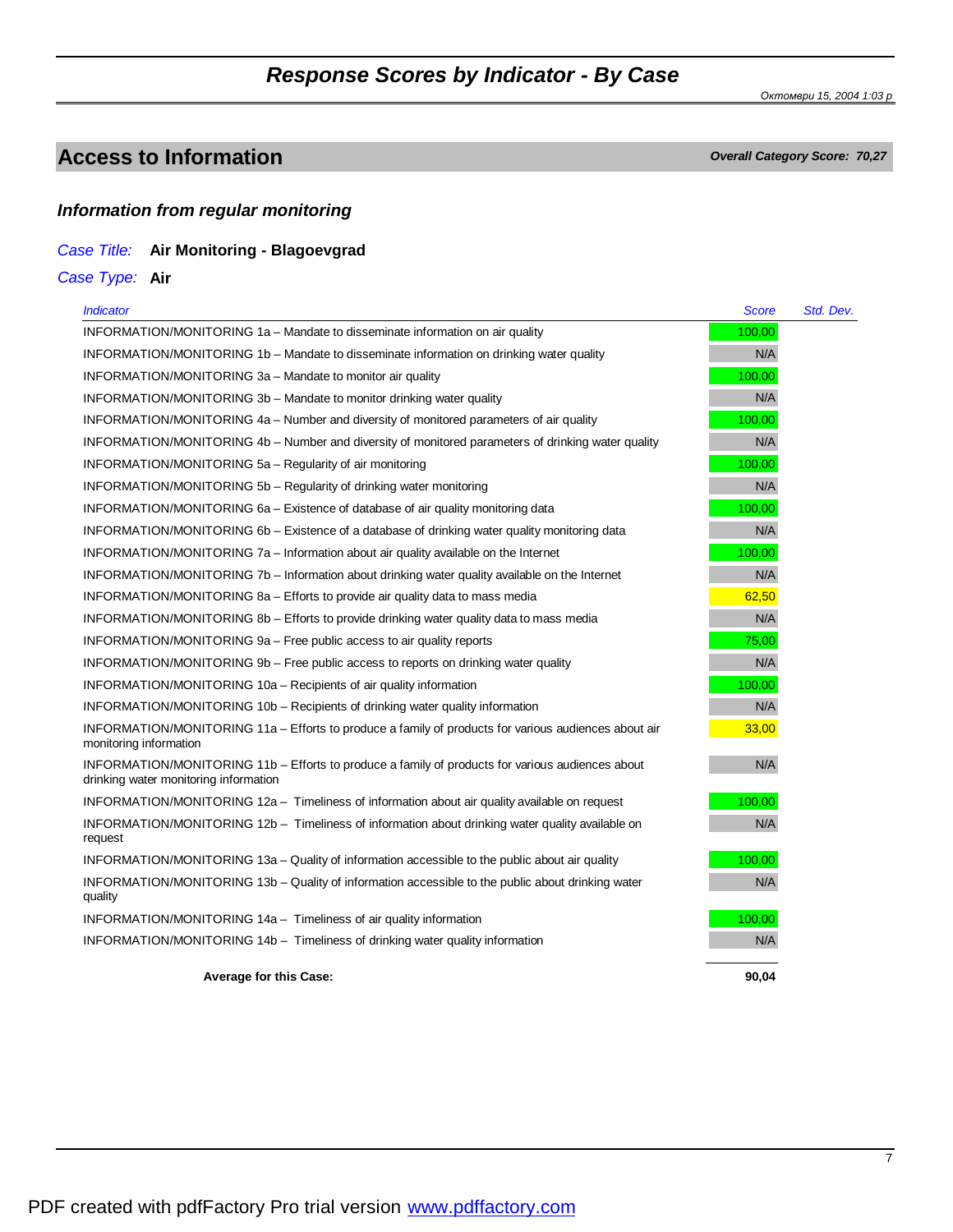*Октомври 15, 2004 1:03 p*

## **Access to Information** *Overall Category Score: 70,27*

#### *Information from regular monitoring*

### *Case Title:* **Environment Executive Agency**

*Case Type:* **Air**

| <i><u><b>Indicator</b></u></i>                                                                                                            | Score  | Std. Dev. |
|-------------------------------------------------------------------------------------------------------------------------------------------|--------|-----------|
| INFORMATION/MONITORING 1a – Mandate to disseminate information on air quality                                                             | 100,00 |           |
| INFORMATION/MONITORING 1b – Mandate to disseminate information on drinking water quality                                                  | N/A    |           |
| INFORMATION/MONITORING 3a - Mandate to monitor air quality                                                                                | 100,00 |           |
| INFORMATION/MONITORING 3b – Mandate to monitor drinking water quality                                                                     | N/A    |           |
| INFORMATION/MONITORING 4a – Number and diversity of monitored parameters of air quality                                                   | 100,00 |           |
| INFORMATION/MONITORING 4b – Number and diversity of monitored parameters of drinking water quality                                        | N/A    |           |
| INFORMATION/MONITORING 5a - Regularity of air monitoring                                                                                  | 100,00 |           |
| INFORMATION/MONITORING 5b – Regularity of drinking water monitoring                                                                       | N/A    |           |
| INFORMATION/MONITORING 6a – Existence of database of air quality monitoring data                                                          | 100,00 |           |
| INFORMATION/MONITORING 6b – Existence of a database of drinking water quality monitoring data                                             | N/A    |           |
| INFORMATION/MONITORING $7a$ – Information about air quality available on the Internet                                                     | 100,00 |           |
| INFORMATION/MONITORING 7b – Information about drinking water quality available on the Internet                                            | N/A    |           |
| INFORMATION/MONITORING 8a – Efforts to provide air quality data to mass media                                                             | N/A    |           |
| INFORMATION/MONITORING 8b – Efforts to provide drinking water quality data to mass media                                                  | N/A    |           |
| INFORMATION/MONITORING 9a – Free public access to air quality reports                                                                     | N/A    |           |
| INFORMATION/MONITORING 9b – Free public access to reports on drinking water quality                                                       | N/A    |           |
| INFORMATION/MONITORING 10a – Recipients of air quality information                                                                        | 50.00  |           |
| INFORMATION/MONITORING 10b – Recipients of drinking water quality information                                                             | N/A    |           |
| INFORMATION/MONITORING 11a – Efforts to produce a family of products for various audiences about air<br>monitoring information            | 62,50  |           |
| INFORMATION/MONITORING 11b - Efforts to produce a family of products for various audiences about<br>drinking water monitoring information | N/A    |           |
| INFORMATION/MONITORING 12a - Timeliness of information about air quality available on request                                             | N/A    |           |
| INFORMATION/MONITORING 12b – Timeliness of information about drinking water quality available on<br>request                               | N/A    |           |
| INFORMATION/MONITORING 13a – Quality of information accessible to the public about air quality                                            | 100,00 |           |
| INFORMATION/MONITORING 13b – Quality of information accessible to the public about drinking water<br>quality                              | N/A    |           |
| INFORMATION/MONITORING 14a - Timeliness of air quality information                                                                        | 100.00 |           |
| INFORMATION/MONITORING 14b - Timeliness of drinking water quality information                                                             | N/A    |           |
| <b>Average for this Case:</b>                                                                                                             | 91,25  |           |
| <b>Average for this Subcategory:</b>                                                                                                      | 82,39  |           |
|                                                                                                                                           |        |           |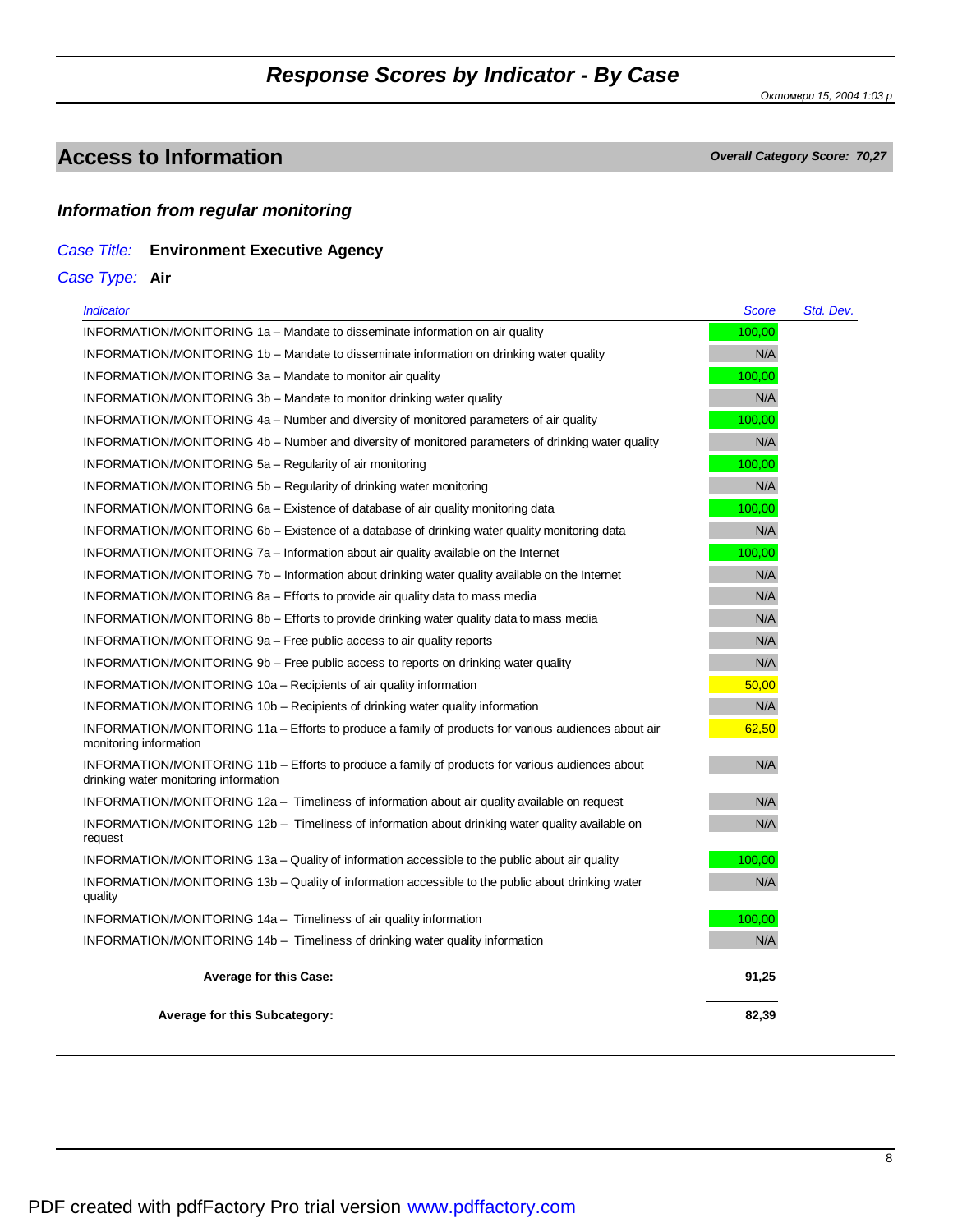*Октомври 15, 2004 1:03 p*

## **Access to Information** *Overall Category Score: 70,27*

### *State of the environment reports*

#### *Case Title:* **Green Book 2001**

### *Case Type:* **Report**

| <b>Indicator</b>                                                                                                                   | <b>Score</b> | Std. Dev. |
|------------------------------------------------------------------------------------------------------------------------------------|--------------|-----------|
| INFORMATION/SOE 1 – Mandate to disseminate State of the Environment (SOE) reports to the public                                    | 100,00       |           |
| INFORMATION/SOE 3 – Mandate to produce State of the Environment (SOE) reports                                                      | 100,00       |           |
| INFORMATION/SOE 4 – Number of core data sets, indicators, and trend data sets provided in State of the<br>Environment (SOE) report | 75,00        |           |
| INFORMATION/SOE 5 – Number of State of the Environment (SOE) reports published in the last 10 years                                | 100,00       |           |
| INFORMATION/SOE 7 – Volumes of State of the Environment (SOE) reports available on the Internet                                    | 100,00       |           |
| INFORMATION/SOE 8 – Efforts to reach mass media with launch of State of the Environment (SOE) report                               | 33,00        |           |
| INFORMATION/SOE 9 – Free public access to State of the Environment (SOE) reports                                                   | N/A          |           |
| INFORMATION/SOE 11 – Efforts to produce a family of products for various audiences about State of the<br>Environment (SOE) reports | 33,00        |           |
| INFORMATION/SOE 12 – Timeliness of State of the Environment (SOE) reports available on request                                     | N/A          |           |
| INFORMATION/SOE 13 – Quality of information accessible to public in State of the Environment (SOE)<br>reports                      | 100,00       |           |
| INFORMATION/SOE 14 – Timeliness of data in latest State of the Environment (SOE) report                                            | 75,00        |           |
| INFORMATION/FACILITY 7a - Compliance reports available on Internet                                                                 | N/A          |           |
| <b>Average for this Case:</b>                                                                                                      | 79,56        |           |
| <b>Average for this Subcategory:</b>                                                                                               | 79,56        |           |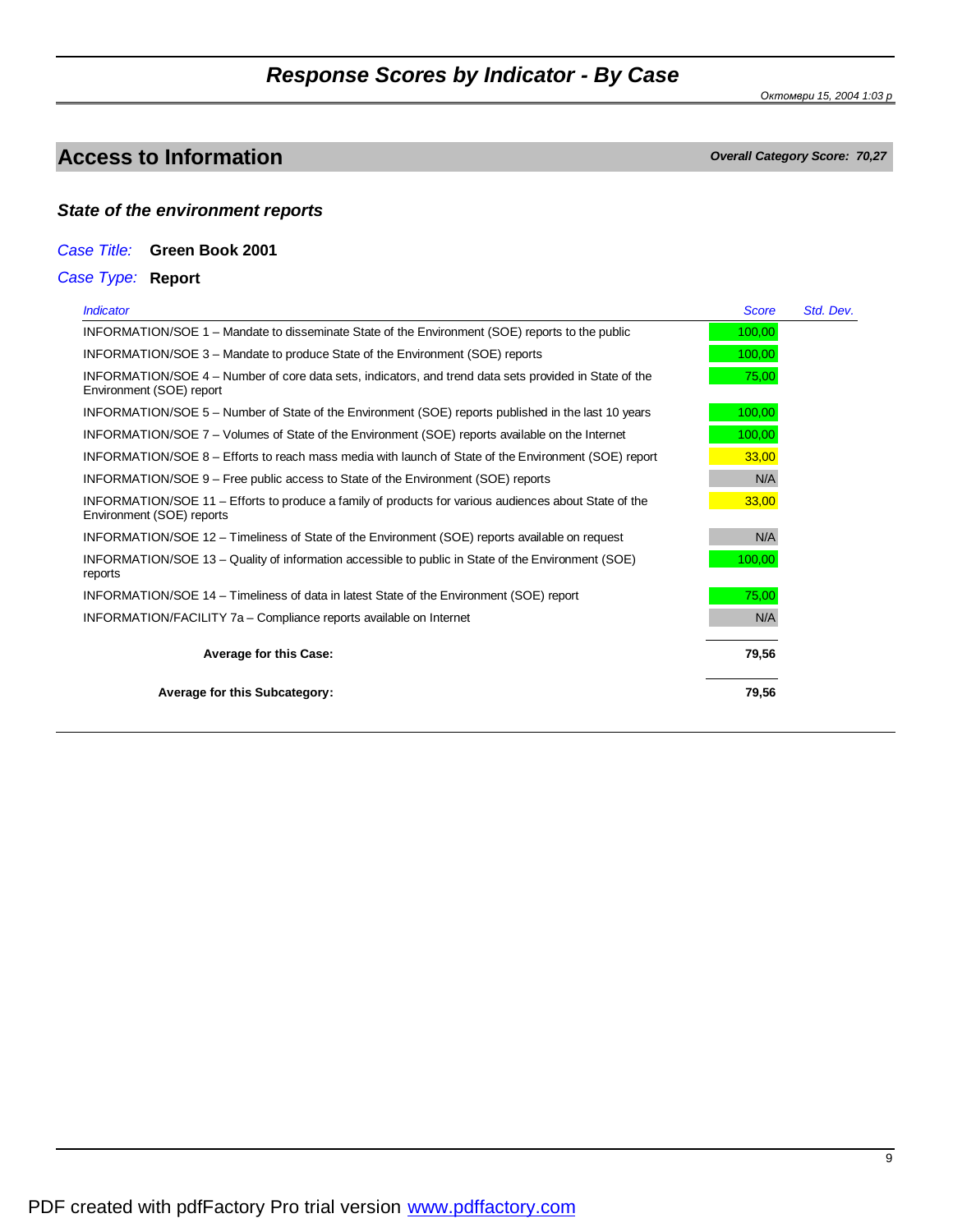*Октомври 15, 2004 1:03 p*

## **Access to Information** *Overall Category Score: 70,27*

### *Facility-level information*

#### *Case Title:* **Facility Level Himko**

#### *Case Type:* **Emergency - Large Scale, National**

| <b>Indicator</b>                                                                                                                          | <b>Score</b> | Std. Dev. |
|-------------------------------------------------------------------------------------------------------------------------------------------|--------------|-----------|
| INFORMATION/FACILITY 1a - Mandate to make compliance reports accessible to the public                                                     | 33,00        |           |
| INFORMATION/FACILITY 1b - Mandate to make Pollutant Release and Transfer Registers (PRTRs)<br>accessible to the public                    | 0,00         |           |
| INFORMATION/FACILITY 2a – Claims of confidentiality regarding compliance with regulations on<br>discharges of pollutants to air and water | 62,50        |           |
| INFORMATION/FACILITY 2b – Claims of confidentiality regarding Pollutant Release and Transfer Registers<br>(PRTR <sub>s</sub> )            | 0,00         |           |
| INFORMATION/FACILITY 4a - Types of compliance data reported                                                                               | 100,00       |           |
| INFORMATION/FACILITY 4b – Production of Pollution Release and Transfer Registers (PRTRs) or<br>equivalent                                 | 33,00        |           |
| INFORMATION/FACILITY 5a - Regularity of compliance reports                                                                                | 0,00         |           |
| INFORMATION/FACILITY 6a – Existence of a database of compliance reports                                                                   | 0.00         |           |
| INFORMATION/FACILITY 8a – Efforts to reach mass media with information about compliance                                                   | 0,00         |           |
| INFORMATION/FACILITY 9a - Free public access to compliance reports                                                                        | 50,00        |           |
| INFORMATION/FACILITY 10a - Recipients of compliance report information                                                                    | 25,00        |           |
| INFORMATION/FACILITY 11a - Efforts to produce a family of products for various audiences about<br>compliance reports                      | 33,00        |           |
| INFORMATION/FACILITY 12a - Timeliness of compliance reports available on request                                                          | 0,00         |           |
| INFORMATION/FACILITY 13a - Quality of information accessible to public in compliance reports                                              | 0,00         |           |
| INFORMATION/FACILITY 14a – Timeliness of compliance report data                                                                           | 75,00        |           |
| <b>Average for this Case:</b>                                                                                                             | 27,43        |           |

#### *Case Title:* **Air Monitoring - Blagoevgrad**

#### *Case Type:* **Air**

| <i><b>Indicator</b></i>                                                                                                                   | <b>Score</b> | Std. Dev. |
|-------------------------------------------------------------------------------------------------------------------------------------------|--------------|-----------|
| INFORMATION/FACILITY 2a - Claims of confidentiality regarding compliance with regulations on<br>discharges of pollutants to air and water | 62,50        |           |
| <b>Average for this Case:</b>                                                                                                             | 62,50        |           |
| <b>Average for this Subcategory:</b>                                                                                                      | 29,63        |           |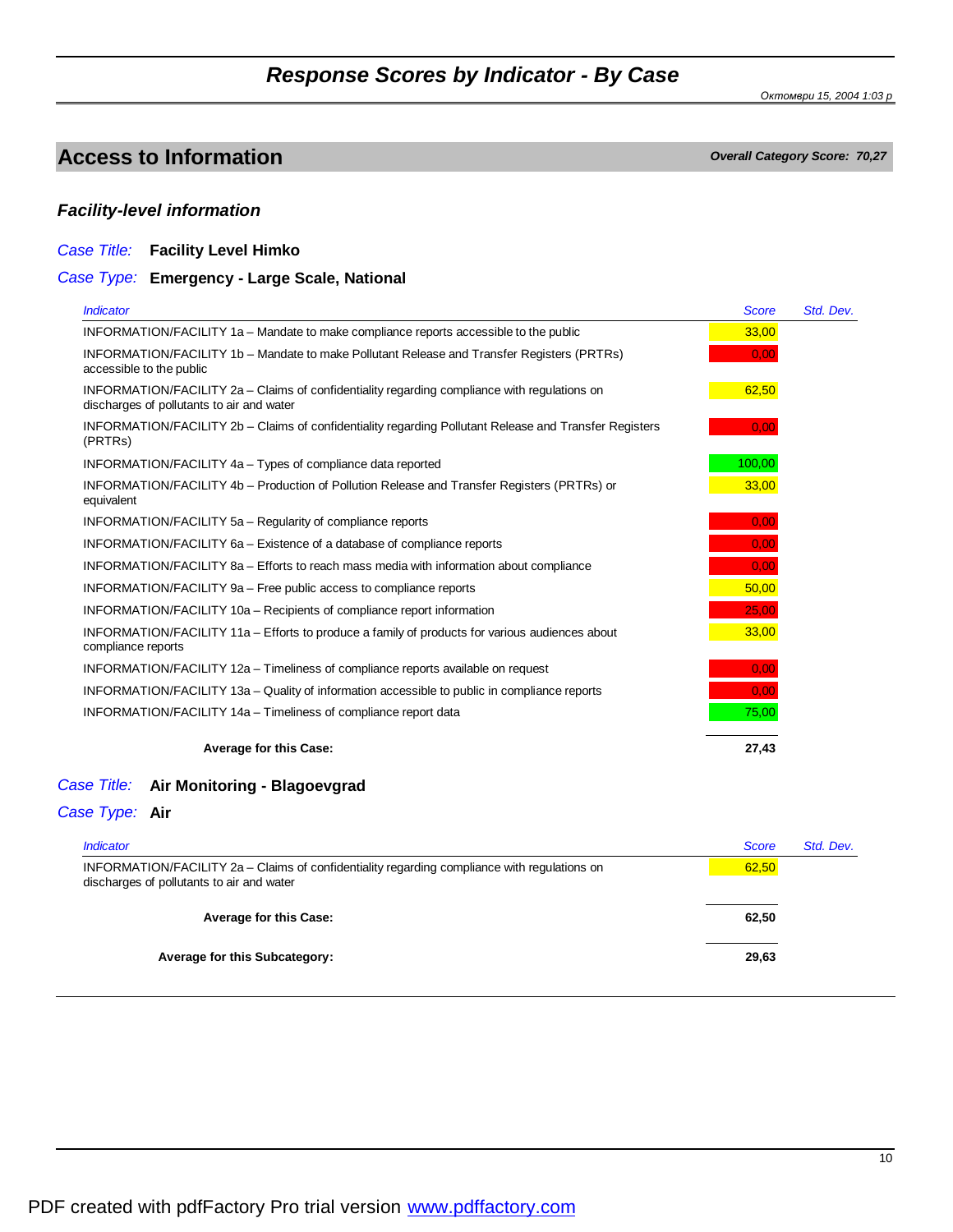*Октомври 15, 2004 1:03 p*

# **Access to Participation** *Overall Category Score: 56,98*

*Participation in national or sub-national decision-making on policies, strategies, plans, programs or legislation*

#### *Case Title:* **Gabrovnitsa**

*Case Type:* **Plan**

| <b>Indicator</b>                                                                                                                                                             | <b>Score</b> | Std. Dev. |
|------------------------------------------------------------------------------------------------------------------------------------------------------------------------------|--------------|-----------|
| PARTICIPATION/POLICY 1 - Lead time for notification of draft policy, strategy, plan, program, or legislation                                                                 | 62,50        |           |
| PARTICIPATION/POLICY 2 – Quality of information supporting participation in policy, strategy, plan,<br>program, or legislation                                               | 33,00        |           |
| PARTICIPATION/POLICY 3 – Existence and availability of policies, strategies, plans, programs, and laws at<br>public registries/records                                       | N/A          |           |
| PARTICIPATION/POLICY 4 – Timeliness of notification of intent to develop policy, strategy, plan, program,<br>or legislation                                                  | N/A          |           |
| PARTICIPATION/POLICY 5 – Timeliness of communication of final policy, strategy, plan, program, or<br>legislation                                                             | 25,00        |           |
| PARTICIPATION/POLICY 6 – Communication tools used to disseminate policy, strategy, plan, program, or<br>legislation                                                          | 33,00        |           |
| PARTICIPATION/POLICY 7 - Communication of draft policy, strategy, plan, program, or legislation to<br>marginalized socioeconomic or cultural groups                          | N/A          |           |
| PARTICIPATION/POLICY 8 – Degree of external consultation in defining the parameters or scope of policy,<br>strategy, plan, program, or legislation                           | 62,50        |           |
| PARTICIPATION/POLICY 9 - Comprehensiveness of consultation at drafting stage of policy, strategy, plan,<br>program or legislation                                            | N/A          |           |
| PARTICIPATION/POLICY 10 - Consultations held with marginalized socioeconomic and cultural groups on<br>policy, strategy, plan, program, or legislation                       | N/A          |           |
| PARTICIPATION/POLICY 11 – Duration of public comment period for policy, strategy, plan, program, or<br>legislation                                                           | N/A          |           |
| PARTICIPATION/POLICY 12 - Public participation in implementation and review of policy, strategy, plan,<br>program, or legislation                                            | 33,00        |           |
| PARTICIPATION/POLICY 13 - Timeliness of information given to the public about outcomes of<br>consultations in development of policy, strategy, plan, program, or legislation | 62,50        |           |
| PARTICIPATION/POLICY 14 – Incorporation of public input in design or implementation of policy, strategy,<br>plan, program, or legislation                                    | N/A          |           |
| <b>Average for this Case:</b>                                                                                                                                                | 44,50        |           |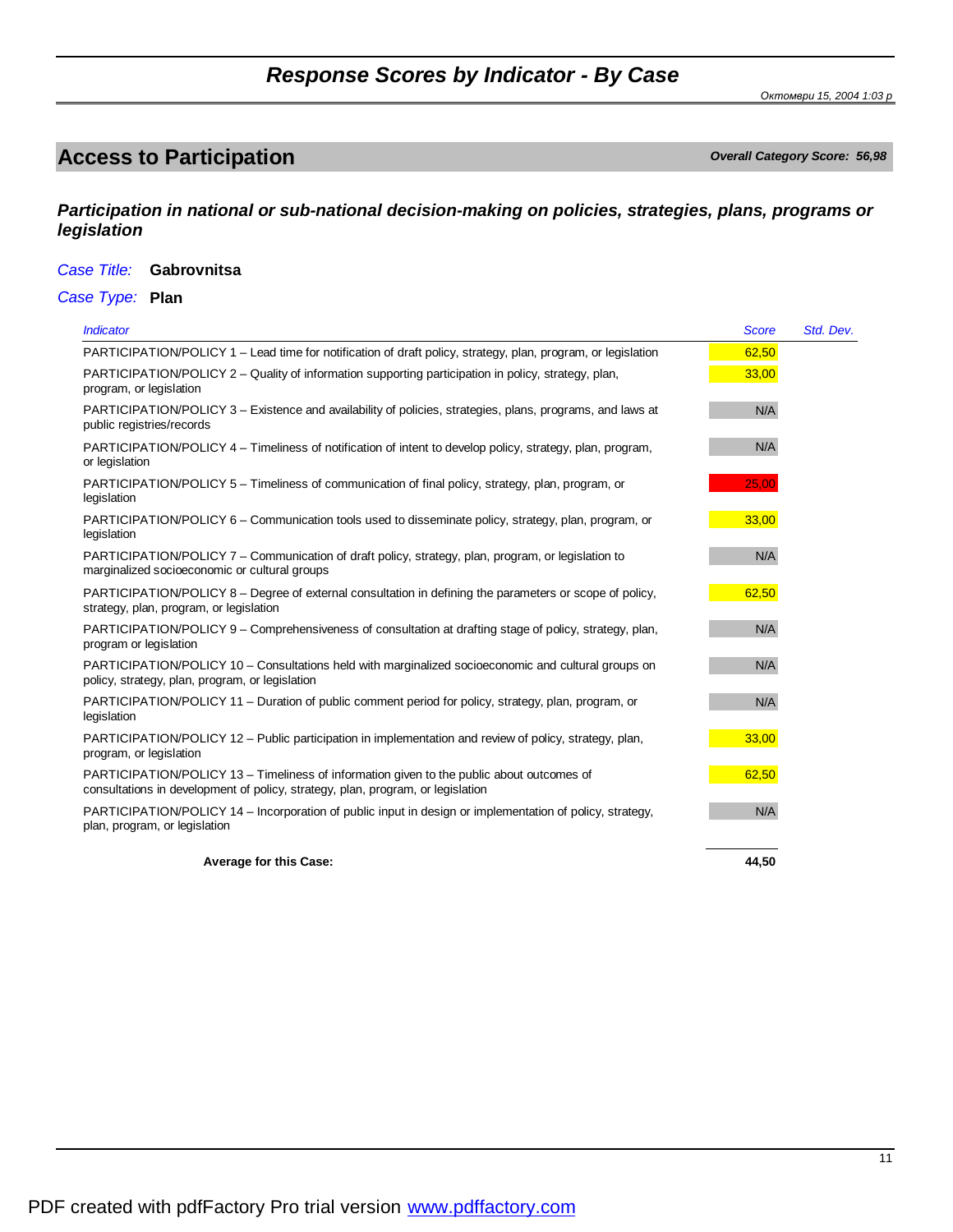*Октомври 15, 2004 1:03 p*

# **Access to Participation** *Overall Category Score: 56,98*

*Participation in national or sub-national decision-making on policies, strategies, plans, programs or legislation*

#### *Case Title:* **Energy Strategy**

*Case Type:* **Strategy**

| <b>Indicator</b>                                                                                                                                                             | <b>Score</b> | Std. Dev. |
|------------------------------------------------------------------------------------------------------------------------------------------------------------------------------|--------------|-----------|
| PARTICIPATION/POLICY 1 - Lead time for notification of draft policy, strategy, plan, program, or legislation                                                                 | 100,00       |           |
| PARTICIPATION/POLICY 2 - Quality of information supporting participation in policy, strategy, plan,<br>program, or legislation                                               | 62,50        |           |
| PARTICIPATION/POLICY 3 – Existence and availability of policies, strategies, plans, programs, and laws at<br>public registries/records                                       | N/A          |           |
| PARTICIPATION/POLICY 4 - Timeliness of notification of intent to develop policy, strategy, plan, program,<br>or legislation                                                  | 100,00       |           |
| PARTICIPATION/POLICY 5 - Timeliness of communication of final policy, strategy, plan, program, or<br>legislation                                                             | 25.00        |           |
| PARTICIPATION/POLICY 6 – Communication tools used to disseminate policy, strategy, plan, program, or<br>legislation                                                          | N/A          |           |
| PARTICIPATION/POLICY 7 – Communication of draft policy, strategy, plan, program, or legislation to<br>marginalized socioeconomic or cultural groups                          | 33,00        |           |
| PARTICIPATION/POLICY 8 – Degree of external consultation in defining the parameters or scope of policy,<br>strategy, plan, program, or legislation                           | 100,00       |           |
| PARTICIPATION/POLICY 9 – Comprehensiveness of consultation at drafting stage of policy, strategy, plan,<br>program or legislation                                            | N/A          |           |
| PARTICIPATION/POLICY 10 – Consultations held with marginalized socioeconomic and cultural groups on<br>policy, strategy, plan, program, or legislation                       | N/A          |           |
| PARTICIPATION/POLICY 11 – Duration of public comment period for policy, strategy, plan, program, or<br>legislation                                                           | N/A          |           |
| PARTICIPATION/POLICY 12 – Public participation in implementation and review of policy, strategy, plan,<br>program, or legislation                                            | 33,00        |           |
| PARTICIPATION/POLICY 13 – Timeliness of information given to the public about outcomes of<br>consultations in development of policy, strategy, plan, program, or legislation | 0,00         |           |
| PARTICIPATION/POLICY 14 – Incorporation of public input in design or implementation of policy, strategy,<br>plan, program, or legislation                                    | N/A          |           |
| <b>Average for this Case:</b>                                                                                                                                                | 56,69        |           |
| Average for this Subcategory:                                                                                                                                                | 51,00        |           |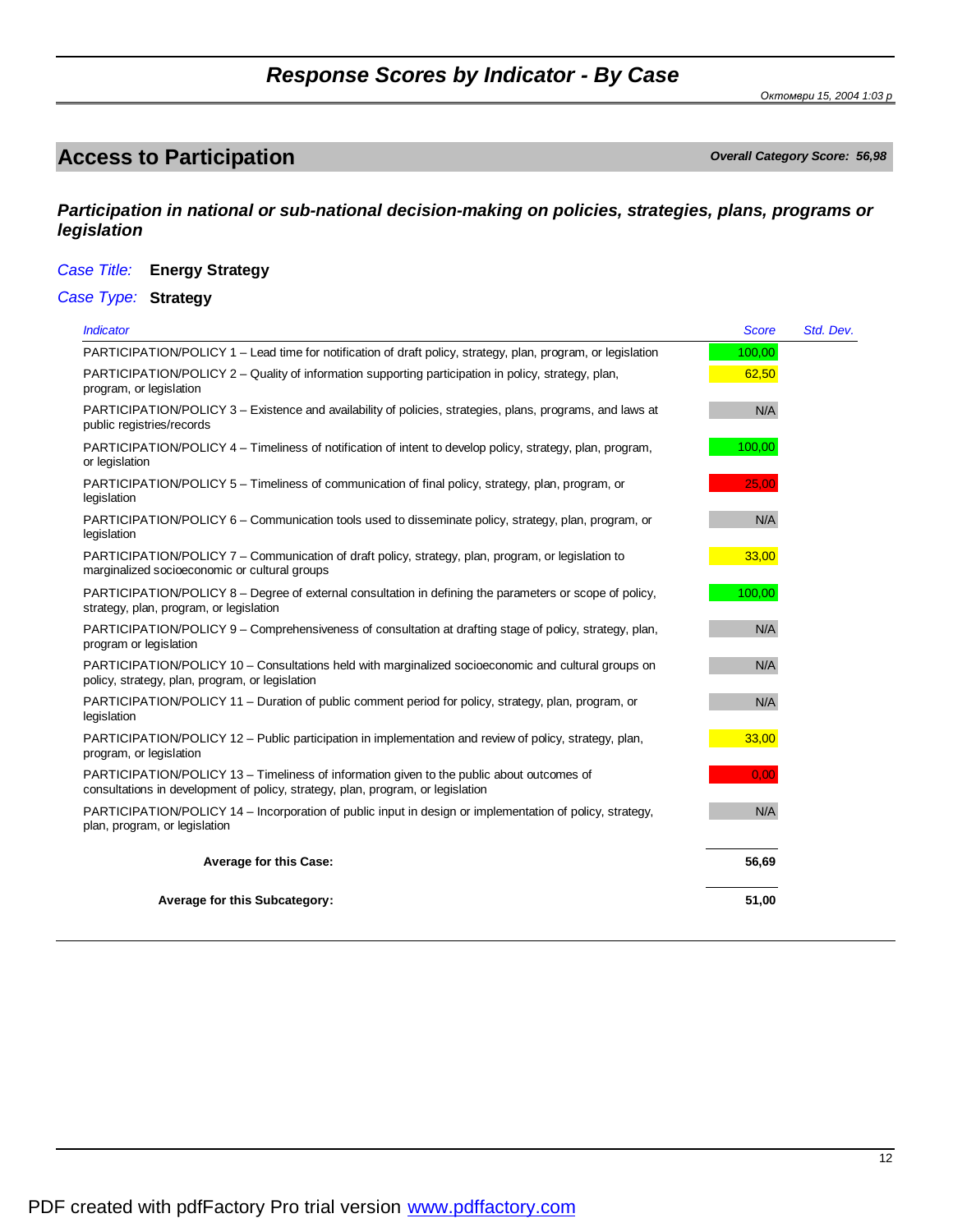*Октомври 15, 2004 1:03 p*

# **Access to Participation** *Overall Category Score: 56,98*

### *Participation in project-level decision-making*

| Case Title: |  | <b>BeleNe</b> |
|-------------|--|---------------|
|-------------|--|---------------|

*Case Type:* **Case**

| <b>Indicator</b>                                                                                                                                                             | <b>Score</b> | Std. Dev. |
|------------------------------------------------------------------------------------------------------------------------------------------------------------------------------|--------------|-----------|
| PARTICIPATION/PROJECT 1 – Lead time for notification of draft project documents                                                                                              | 62,50        |           |
| PARTICIPATION/PROJECT 2 – Quality of information supporting participation in project-level decision-<br>making                                                               | 100,00       |           |
| PARTICIPATION/PROJECT 3 - Existence and availability of local permits and other project documents<br>(e.g. concessionary agreements, contracts) at public registries/records | 33,00        |           |
| PARTICIPATION/PROJECT 4 – Timeliness of notification of intent to approve project-level development<br>activity                                                              | 62,50        |           |
| PARTICIPATION/PROJECT 5 - Timeliness of communication of final project decision                                                                                              | N/A          |           |
| PARTICIPATION/PROJECT 6 – Communication tools used to disseminate information about project-level<br>intentions, drafts or decisions                                         | 62,50        |           |
| PARTICIPATION/PROJECT 7 - Communication of information about draft project-level decisions to<br>marginalized socioeconomic or cultural groups                               | N/A          |           |
| PARTICIPATION/ PROJECT 8 - Degree of external consultation in defining the parameters or scope of the<br>project                                                             | 62,50        |           |
| PARTICIPATION/PROJECT 10 - Consultations on project-level decisions held with populations potentially<br>affected by proposed project                                        | 100,00       |           |
| PARTICIPATION/PROJECT 11 - Duration of public comment period for project-level decision                                                                                      | 62,50        |           |
| PARTICIPATION/PROJECT 12 - Public participation in renewal, extension, modification, or termination of<br>project-level decisions                                            | N/A          |           |
| PARTICIPATION/PROJECT 13 - Timeliness of information given to the public about outcomes of<br>consultations used in project-level decision-making                            | N/A          |           |
| PARTICIPATION/PROJECT 14 – Incorporation of public input in project-level decision                                                                                           | N/A          |           |
| PARTICIPATION/PROJECT 15 - Degree of participation by affected parties or public interest groups in<br>implementation of decisions on project-level activity                 | N/A          |           |
| <b>Average for this Case:</b>                                                                                                                                                | 68,19        |           |
| <b>Average for this Subcategory:</b>                                                                                                                                         | 68,19        |           |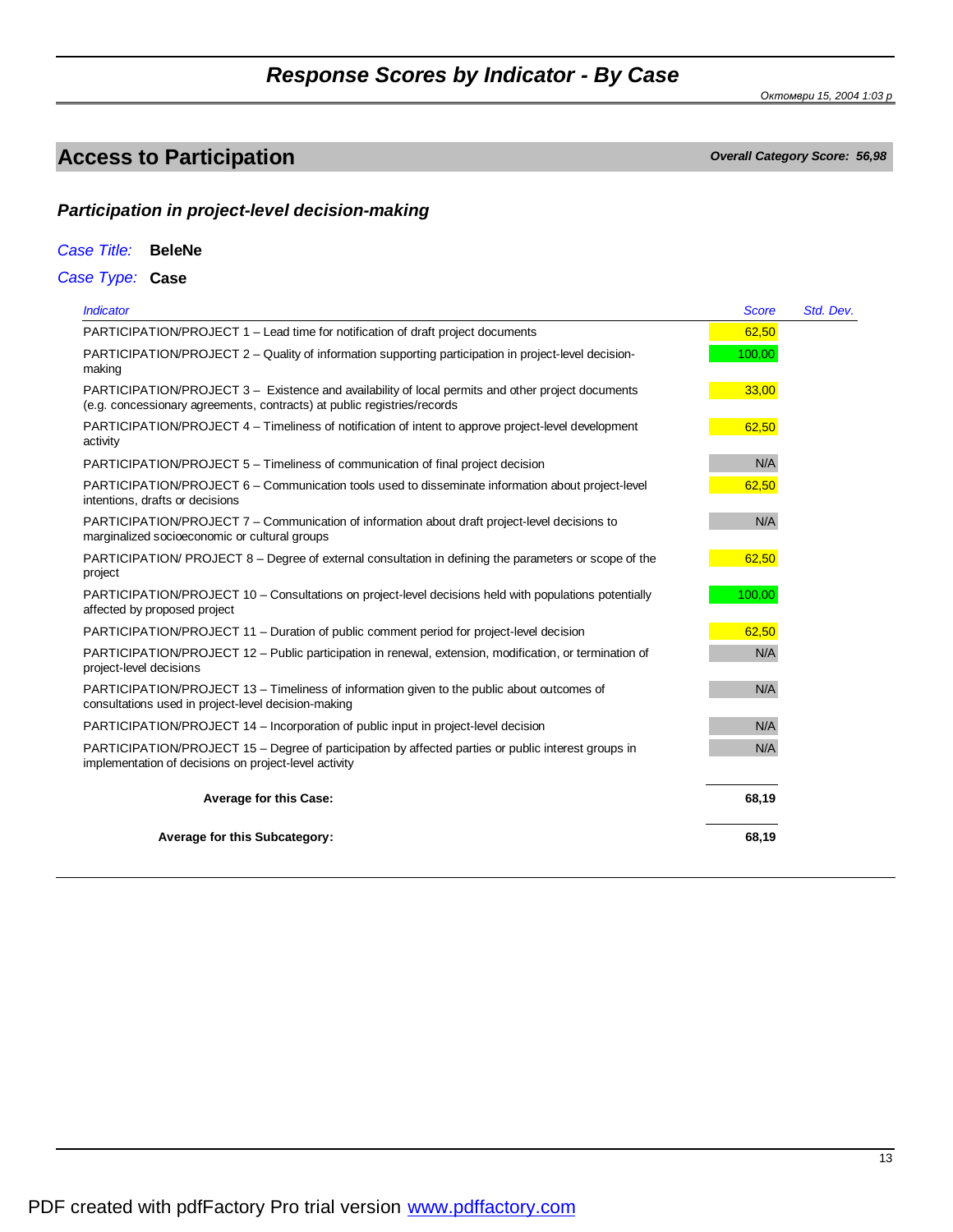*Октомври 15, 2004 1:03 p*

# **Capacity Building** *Capacity Building*

*Efforts of the government to build its own capacity to provide information, utilize public participation and ensure justice*

| Case Title:      | <b>Mayors</b>                                                                                                                       |              |           |
|------------------|-------------------------------------------------------------------------------------------------------------------------------------|--------------|-----------|
|                  | Case Type: Government Institution                                                                                                   |              |           |
| <b>Indicator</b> |                                                                                                                                     | <b>Score</b> | Std. Dev. |
|                  | CAPACITY/GOVERNMENT 3 - Training for judicial officials                                                                             | N/A          |           |
|                  | <b>Average for this Case:</b>                                                                                                       | <b>N/A</b>   |           |
|                  | Case Title: Environment Executive Agency                                                                                            |              |           |
|                  | Case Type: Ministry of Environment                                                                                                  |              |           |
| <b>Indicator</b> |                                                                                                                                     | <b>Score</b> | Std. Dev. |
|                  | CAPACITY/GOVERNMENT 1 - Government investment in compliance with laws and regulations on access<br>to information and participation | 62,50        |           |
|                  | CAPACITY/GOVERNMENT 2 - Training for government staff                                                                               | 50,00        |           |
|                  | CAPACITY/GOVERNMENT 3 - Training for judicial officials                                                                             | 100,00       |           |
|                  | <b>Average for this Case:</b>                                                                                                       | 70,83        |           |
|                  | Average for this Subcategory:                                                                                                       | 70,83        |           |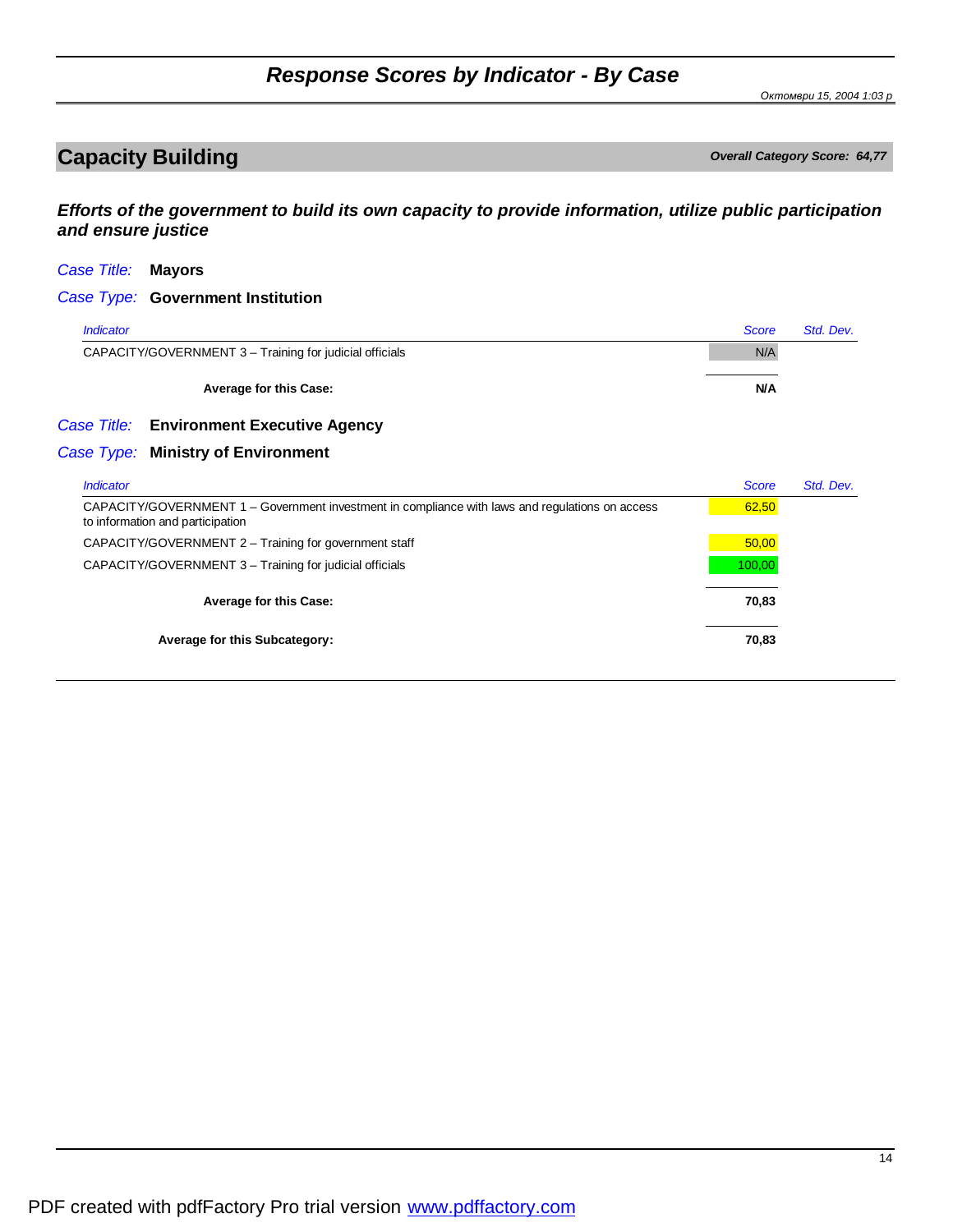*Октомври 15, 2004 1:03 p*

# **Capacity Building** *Capacity Building*

### *Government efforts to build the capacity of the public to exercise the access principles*

### *Case Title:* **MOEW**

### *Case Type:* **Other Sources of Information**

| <i><u><b>Indicator</b></u></i>                                                                                          | <b>Score</b> | Std. Dev. |
|-------------------------------------------------------------------------------------------------------------------------|--------------|-----------|
| CAPACITY/PUBLIC 1 – Information about mandate and point of contact                                                      | 62,50        |           |
| CAPACITY/PUBLIC 2 – Guidelines for public on how to access information                                                  | 62,50        |           |
| CAPACITY/PUBLIC 3 – Guidelines for public on how to participate in decision-making                                      | 62,50        |           |
| CAPACITY/PUBLIC 4 – Guidelines for public on how to bring complaints in administrative and judicial<br>proceedings      | 62,50        |           |
| CAPACITY/PUBLIC 5 – Languages and translations of administrative information                                            | N/A          |           |
| CAPACITY/PUBLIC 6 – Government funds and earmarked subsidies to support non-government<br>organization (NGO) activities | 62,50        |           |
| CAPACITY/PUBLIC 7 – Teacher training and materials for environmental education                                          | N/A          |           |
| CAPACITY/PUBLIC 8 – Curriculum for environmental education                                                              | 100,00       |           |
| CAPACITY/PUBLIC 9 – Support for independent professional legal help                                                     | 62,50        |           |
| <b>Average for this Case:</b>                                                                                           | 67,86        |           |

#### *Case Title:* **Ministry of Education**

### *Case Type:* **Other Sources of Information**

| <i><u><b>Indicator</b></u></i>                                                                                          | <b>Score</b> | Std. Dev. |
|-------------------------------------------------------------------------------------------------------------------------|--------------|-----------|
| CAPACITY/PUBLIC 1 – Information about mandate and point of contact                                                      | N/A          |           |
| CAPACITY/PUBLIC $2$ – Guidelines for public on how to access information                                                | N/A          |           |
| CAPACITY/PUBLIC 3 – Guidelines for public on how to participate in decision-making                                      | N/A          |           |
| CAPACITY/PUBLIC 4 – Guidelines for public on how to bring complaints in administrative and judicial<br>proceedings      | N/A          |           |
| CAPACITY/PUBLIC 5 – Languages and translations of administrative information                                            | N/A          |           |
| CAPACITY/PUBLIC 6 – Government funds and earmarked subsidies to support non-government<br>organization (NGO) activities | N/A          |           |
| CAPACITY/PUBLIC 7 – Teacher training and materials for environmental education                                          | N/A          |           |
| CAPACITY/PUBLIC 8 – Curriculum for environmental education                                                              | N/A          |           |
| CAPACITY/PUBLIC 9 – Support for independent professional legal help                                                     | N/A          |           |
| <b>Average for this Case:</b>                                                                                           | <b>N/A</b>   |           |

#### *Case Title:* **Facility Level Himko**

#### *Case Type:* **Emergency - Large Scale, National**

| <i><b>Indicator</b></i>                                                      | Score | Std. Dev. |
|------------------------------------------------------------------------------|-------|-----------|
| CAPACITY/PUBLIC 5 – Languages and translations of administrative information | 25,00 |           |
|                                                                              |       |           |
| <b>Average for this Case:</b>                                                | 25,00 |           |